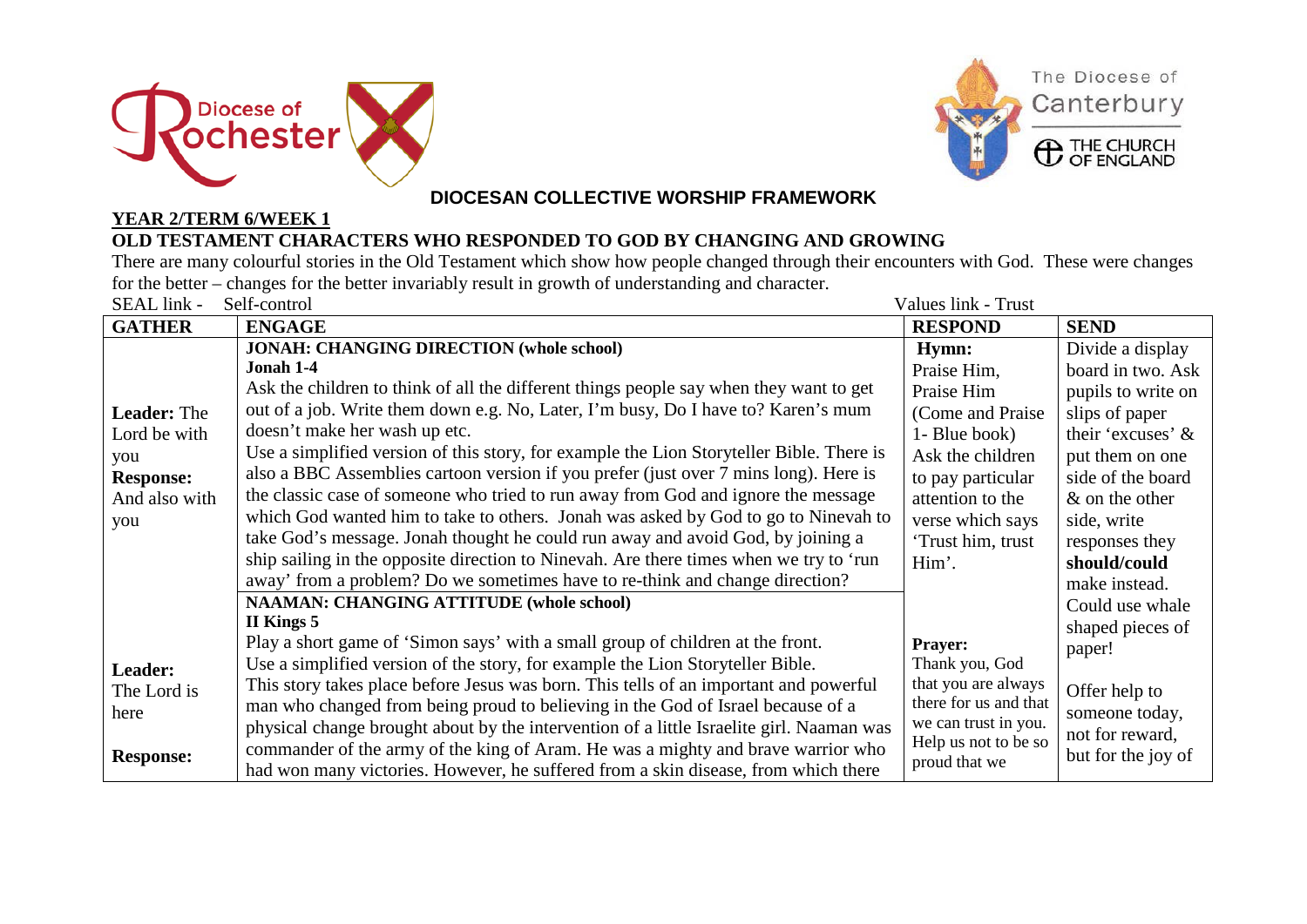





**C** THE CHURCH

## **DIOCESAN COLLECTIVE WORSHIP FRAMEWORK**

| His spirit is                                                                                                              | was NO cure. He has leprosy! A young girl tells him how to be cured. He eventually                                                                                                                                                                                                                                                                                                                                                                                                                                                                                                                                                                                                                                                                                                                                                                                                                                                                  | cannot ask for help                                                                                                                                                                                                                         | doing it. Accept                                                                                                                                                                         |
|----------------------------------------------------------------------------------------------------------------------------|-----------------------------------------------------------------------------------------------------------------------------------------------------------------------------------------------------------------------------------------------------------------------------------------------------------------------------------------------------------------------------------------------------------------------------------------------------------------------------------------------------------------------------------------------------------------------------------------------------------------------------------------------------------------------------------------------------------------------------------------------------------------------------------------------------------------------------------------------------------------------------------------------------------------------------------------------------|---------------------------------------------------------------------------------------------------------------------------------------------------------------------------------------------------------------------------------------------|------------------------------------------------------------------------------------------------------------------------------------------------------------------------------------------|
| with us.                                                                                                                   | had to trust in God.                                                                                                                                                                                                                                                                                                                                                                                                                                                                                                                                                                                                                                                                                                                                                                                                                                                                                                                                | or accept it when it                                                                                                                                                                                                                        | help if is offered.                                                                                                                                                                      |
|                                                                                                                            | When might we have to trust in God?                                                                                                                                                                                                                                                                                                                                                                                                                                                                                                                                                                                                                                                                                                                                                                                                                                                                                                                 | is offered. Amen                                                                                                                                                                                                                            |                                                                                                                                                                                          |
| Display this<br>'thinking<br>question' as the<br>children enter<br>assembly (no<br>need to take<br>answers)<br>How do some | KING DARIUS: THE STORY OF DANIEL (whole school)<br>Daniel 6<br>A simplified version of this story can be found in The Lion Storyteller Bible.<br>Ask the children to think about his/her best friend. Ask the children to think about how they<br>would feel if they couldn't ever speak to that friend again and if they disobeyed, they'd be in<br>big trouble!<br>In the story today, Daniel was told just that. He was told he could no longer talk to his best<br>friend – God. However, Daniel would not change his mind. He continued to pray to God and<br>consequently, upon King Darius' orders, was thrown into the lion's den. King Darius saw how                                                                                                                                                                                                                                                                                      | Prayer:<br>Thank you Father,<br>for the example of<br>Daniel, who had<br>the courage to carry<br>on praying and<br>trusted in you for<br>the outcome. Give<br>us that same<br>courage, that we<br>might trust you to<br>guide us every day. | As you go about<br>your school day,<br>think about the<br>consequences of<br>getting people into<br>trouble. When we<br>get into trouble, we<br>don't get thrown<br>into the lion's den, |
| people try to<br>get other into<br>trouble?                                                                                | God had protected Daniel and changed what he believed.<br>Our friends cannot always be with us, but God is always there.                                                                                                                                                                                                                                                                                                                                                                                                                                                                                                                                                                                                                                                                                                                                                                                                                            |                                                                                                                                                                                                                                             | but it can still be<br>difficult to carry on<br>doing what is right.                                                                                                                     |
|                                                                                                                            | <b>SAMSON</b> (class or key stage)                                                                                                                                                                                                                                                                                                                                                                                                                                                                                                                                                                                                                                                                                                                                                                                                                                                                                                                  | Amen                                                                                                                                                                                                                                        |                                                                                                                                                                                          |
| Play 'My God<br>is so great' as<br>the children<br>enter                                                                   | <b>Judges 13-16</b><br>This is quite a complicated story – there is a simplified version in The Beginners' Bible (KS1)<br>for younger pupils. It is a very dramatic story in which Samson changes – once when he<br>disobeys God and cuts his hair – and then, when he realises he has been wrong, God gives him<br>back his strength.<br>Ask the children if they would like to be as strong as an Olympian weight-lifter. What would<br>they be able to do if they had such strength? Tell them that the story today is about a man who<br>had great physical strength, but he needed more than that.<br>Tell the story from an appropriate version – KS1 The Beginner's Bible or KS2 DK pg 100 –<br>105. There is also a good version on Assemblies.org.uk<br>What other kind of strength did Samson need? He needed inner strength. He needed to be<br>strong-willed and to have the strength to make the right choices. Sometimes we are faced | Hymn:<br>Be bold, be strong<br>All say:<br>Help us to be<br>strong to do right<br>and brave to stand<br>against what is<br>wrong.                                                                                                           | Display this prayer<br>in the classrooms:<br>Give us the<br>courage we need<br>and the strength<br>to succeed.                                                                           |